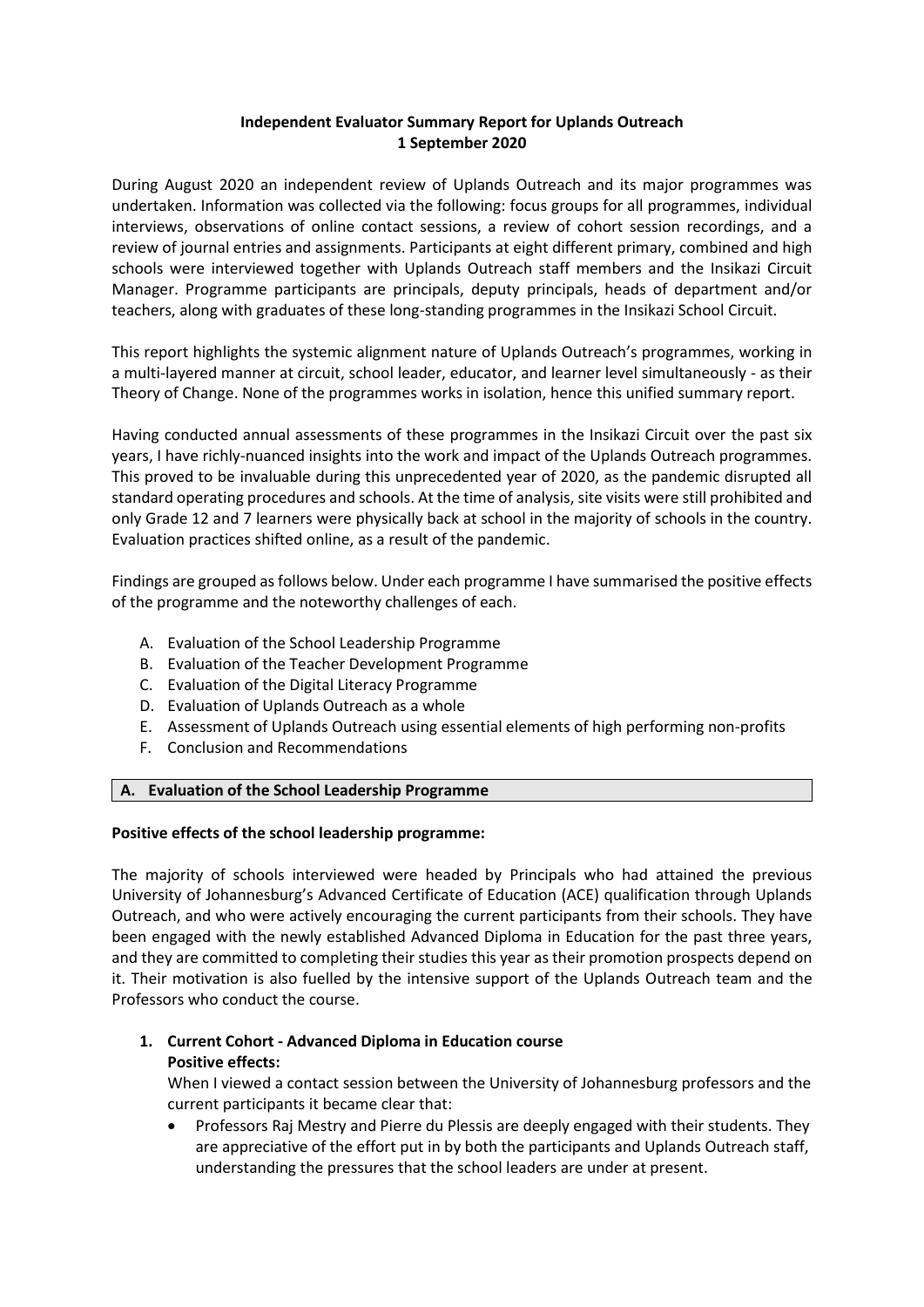- The students relate very well to the professors, appreciating their encouragement to complete their portfolios accurately. They rely heavily on the guidance of Mrs Violah Moya, who reviews their portfolios and their journals regularly, providing vital feedback.
- They receive constant encouragement, empathy and motivation from every member of the Uplands Outreach Team that is crucial in these challenging times. They feel empowered to seek solutions rather than depending on the Provincial Department of Basic Education to provide the answers.
- Although attending lectures online was new to them, they engaged with the coursework and lecturers confidently.

## **Challenges:**

- The course participants miss the social interaction, as well as the emotional support that they give each other when they visit the Japhet Outreach Centre at Uplands.
- Internet connectivity is often poor, and their devices do not always provide an easy platform on which to work.
- Their schools are actively engaged in teaching, so they are very busy, even though the majority of schools across South Africa have been closed for most classes.

## **2. Principals who attended previous ACE courses at Uplands Outreach**

On interviewing these Principals, it became clear that their knowledge, skills and attitudes were in sharp contrast with those of the majority of South African school leaders. It was confirmed by Mr Mandrew Nyambi in my interview with him that the Insikazi Circuit is the only one in the district that has maintained such extensive distance and classroom teaching throughout the lockdown. These Principals had made it possible for teachers to conduct distance learning and had opened more classes once lockdown was eased, due to:

- The digital literacy of some of their teachers who have been trained at Uplands Outreach. They set up Whatsapp groups with their learners, sent them videos of lessons, received completed worksheets and could provide feedback even during Level 5 lockdown. These teachers used their own data, so committed were they to continue teaching.
- Their having sourced additional PPEs from sponsors, the local chief or Uplands Outreach.
- Their teachers being motivated to care for the children and feel responsible for their future at the expense of their own concerns about safety.
- The strong relationship that these Principals have forged with their teachers, parents and the wider community to support teaching and learning. They learnt the importance of **communication** during their ACE studies, and they implement this practice continuously in their leadership of their schools. Although only some classes were being taught in physical classrooms, all the teachers came to school to assist their colleagues.
- The leadership of their Circuit Manager whose close interaction with and support by Uplands Outreach means that the Circuit is united in its effort to improve even further on last year's performance. Communication is valued very highly, and the Circuit Manager himself visited schools to conduct training in Covid-19 coping mechanisms. He holds regular meetings, helping these Principals to remain focused and deal with challenges.
- The knowledge and skills of the Principals honed during the ACE Courses enabled them to devise plans to accommodate learners on alternating days, complete or adapt the curriculum, divert some of their budget to provide necessities such as water, and manage the provision of nutrition for the learners who rely on school meals. At one school 85% of learners benefitted from meals even though they were not attending school.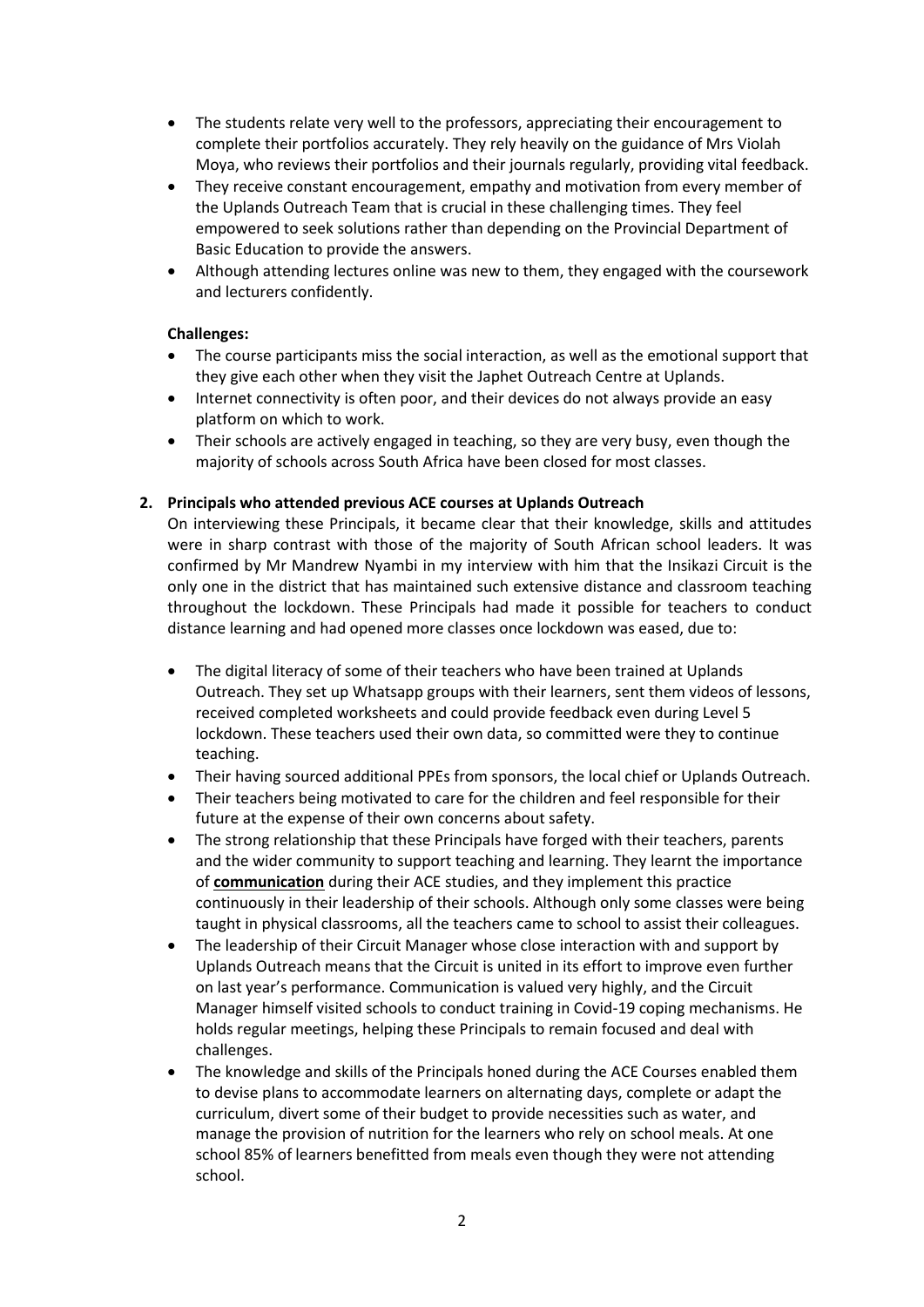#### **Most noteworthy challenges:**

- The need to platoon children, as the numbers of children in each class are too many to accommodate them every day. This is a great worry to the Principals as children are safer at school and they need to receive school meals.
- Theft from schools: one school suffered the death of their long-serving security guard and all their computers. The children and teachers have benefitted so much by being part of the modern world of technology, and they feel the loss of life and equipment profoundly.
- Assisting teachers whose families have been impacted medically, emotionally or financially by Covid-19.

## **A. B. Evaluation of the Standard Bank Teacher Development Programme**

Participants were asked to freely volunteer their insights and feedback regarding the continued effectiveness of the teacher development programme amidst an unprecedented time of crisis and relentless uncertainty. Mr Nyambi's opinion was sought once more. As a curriculum driver, he remains overwhelmingly appreciative of the contribution of Uplands Outreach, empowered by the donor, Standard Bank.

As mentioned above, Mr Nyambi asserts that the Insikazi Circuit is the only circuit in the district that has maintained extensive distance and classroom teaching throughout all levels of the lockdown. Mr Nyambi attributes much of the circuit's success to the digital literacy skills garnered through the programme offerings of Uplands Outreach, amplified by their quick response to the urgent need for data and airtime resources and PPE that enabled the continuation of PLC collaboration and essential teaching and learning activities.

As I composed my feedback during an extraordinary year, I found it helpful to revisit the over-arching purpose of the teacher development programme at Uplands Outreach, which is "*to boost teacher effectiveness by forming vibrant Professional Learning Communities (PLCs) of Foundation Phase and Intermediate Phase teachers"*. In general, the Foundation Phase cohort of teachers focus their professional development activities on boosting literacy, while Intermediate Phase teachers focus more on Mathematic (numeracy). I noticed that there was a constant reinforcement in content shared in these subject areas within the two phases. Best-practice pedagogy underpins these activities, to boost literacy and numeracy skills. A number of the participants have attended this teacher development programme with remarkable dedication and enthusiasm for four years, and they assert that they still learn something new every week.

#### **Positive effects of the teacher development programme:**

- There is a tremendous amount of social support being offered by the Uplands Outreach team as well as from colleagues, in addition to the academic growth offered by the programme contact session content. Social and emotional support is crucial at a time like this, and I recommend that professional development (so that these support skills can be afforded to learners via the teachers) and ongoing support become a mainstay of the programme in a post-pandemic 2021.
- The personal development sessions already held were particularly valued, for instance "Stress Management during COVID-19" (by psychologist Kathy Knott) and Craig Carolan's "Wellness Workshop – The PERMA Model for Wellbeing and Happiness". Several participants mentioned that they learned about 'ikigai' (finding your purpose in life) during Craig's workshop and that this had triggered positive reflective thought for them. Their attitude towards their work is positively impacted by such presentations.
- Although they could not attend the AMESA conference this year, they believe that they develop by presenting topics themselves, and by witnessing their colleagues doing likewise.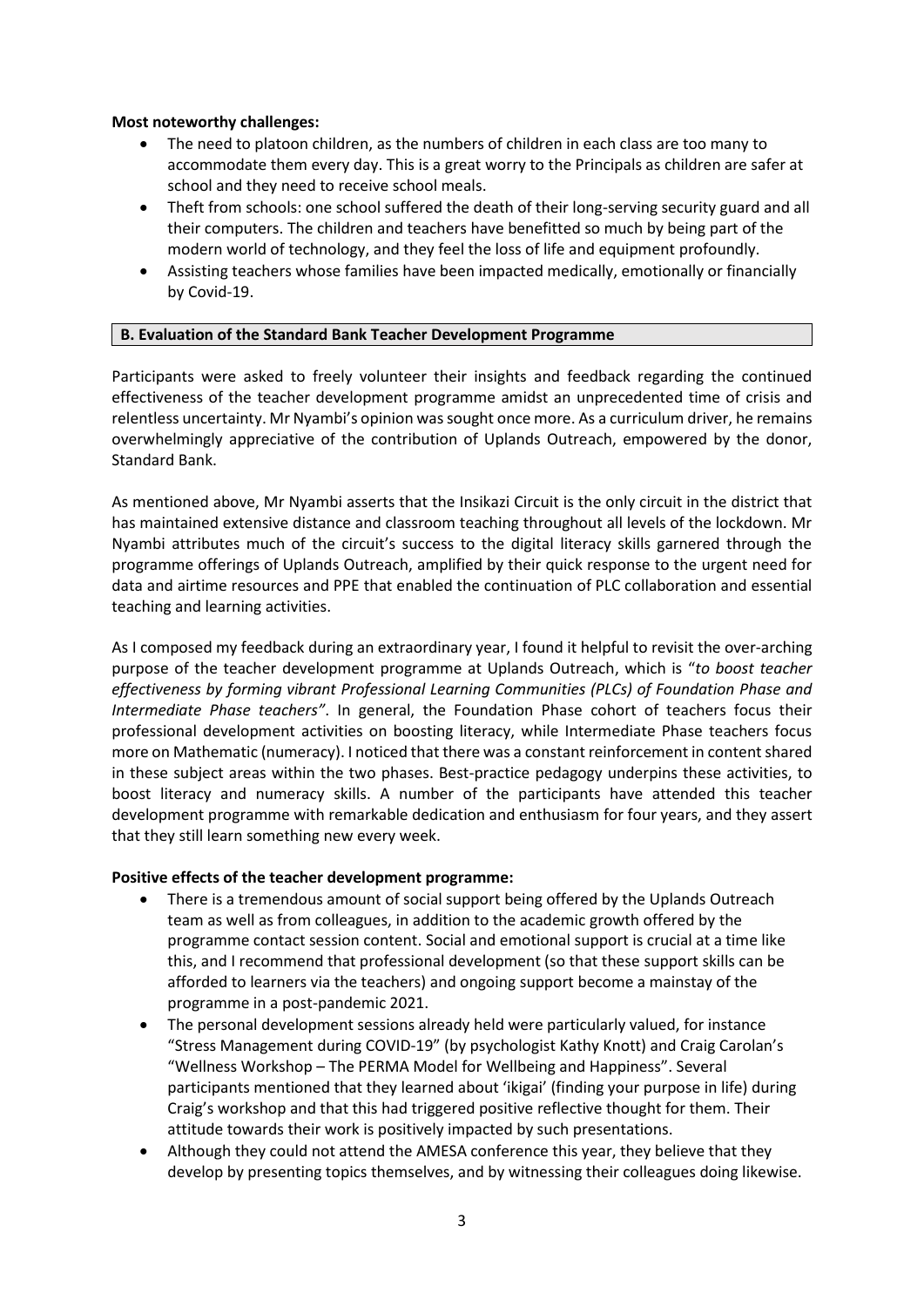This format of peer-led learning has been embraced during the online contact sessions (using Google Meet).

- They are also being exposed to methodologies, resources and teachers from Uplands who offer their professional experience as guests during the online contact sessions.
- Participants noted that their Steering Committee has been consulted via an online Google Meet, and ongoing needs analysis is performed via this channel of communication, as well as numerous one-on-one conversations with Uplands Outreach staff (particularly Violah Moya and Boy-boy Ndhlovu) and through their reflection journals, which they now submit as Word documents via email.
- At the time of our focus group interaction, I was impressed to learn that the average attendance of contact sessions during 2020 remains remarkably high. The provision of essential data and airtime as a resource during this time has significantly enabled this. Noted below are some of the challenges that can at times detract from the online experience.
- Overall, I am able to confirm that Uplands Outreach has done exceptionally well in adapting this programme to the needs of the participants during a time of crisis. Not only is the programme achieving its intended goal of boosting literacy, numeracy and pedagogy, but it is also 'breaking ground' with regard to relevant professional development for a postpandemic South Africa. The successes and gains already noted in the fields of social and emotional support and digital literacy skill development are commendable. I recommend that these endeavours be carried forward into 2021 (and beyond).

#### **Challenges of the teacher development programme:**

- There was immense disappointment at not being able to attend AMESA (locally, provincially and nationally) this year as those who attended last year evidenced such enjoyment and growth, both personal and professional.
- The Google Meet platform used to conduct online sessions were often interrupted by loadshedding, poor internet connections, and failure of their mobile phone devices to cope with the presentations. The Outreach staff has assisted in every way to overcome such obstacles by, for example, supplying ad hoc troubleshooting and training, as well as data.

#### **B. C. Evaluation of the Digital Literacy Programme**

Previous evaluation reports have identified the need for Digital Literacy interventions and 4IR skills. Currently 27 leaders and teachers from nine schools are attending this programme, which continued online when lockdown began. The purpose of the Digital Literacy Programme is for teachers to obtain a confident handle on the use of technology in schools, to improve productivity, creativity and accuracy in daily work undertakings using hardware and software.

#### **Positive effects:**

- Mr Nyambi is immensely grateful for the Digital literacy programme, which improved teacher effectiveness and empowered them to undertake distance teaching and professional development learning.
- Using distance teaching techniques, including media such as WhatsApp and Google Meet, has allowed the educators to complete the curriculum and plan for revision in the weeks ahead, while other schools are scrambling to complete the syllabus.
- Collaboration with other teachers in their school has meant that the positive effect of digital literacy has extended beyond the active participants in the programme.
- The skills learnt in this programme have impacted positively on the ability of School Leaders to complete their portfolios required for the ADE qualification (as part of the School Leadership Programme). Previously, they struggled to present their work professionally as they lacked the ability to use many features of the computer software.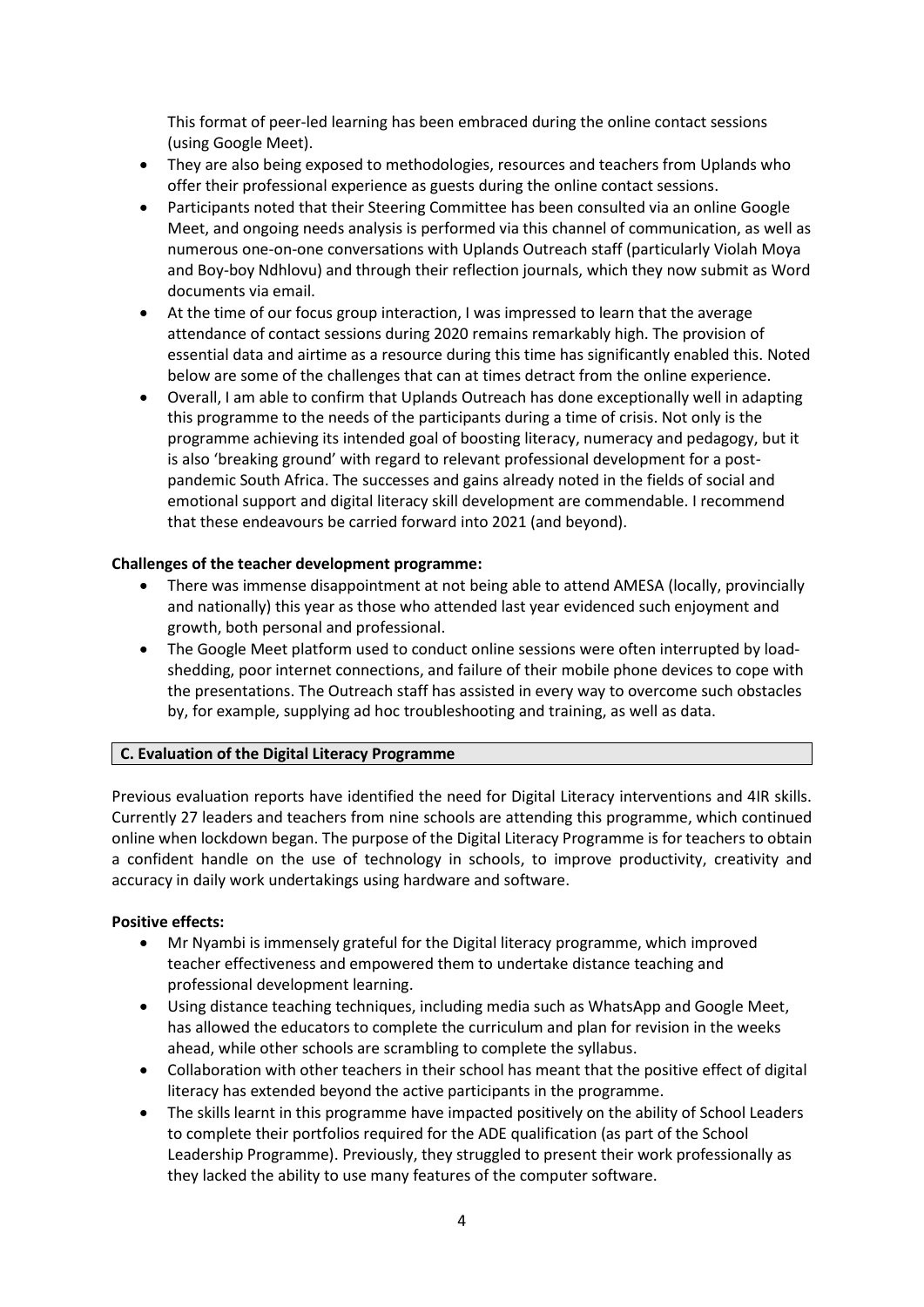- The participants are so grateful to be empowered in this way. They can now perform functions essential in their schools, such as creating Excel worksheets to record, total and average marks.
- They have used data bundles provided by Uplands Outreach as an essential resource during lockdown to attend online programme contact sessions, as well as to enliven lessons with maps, pictures, and videos.
- An essential component of using digital communication is to do so with safety, and the information provided during the lessons has been eagerly absorbed and applied not only to themselves, but also to family members and their students.
- Overall, it is my observation that the Digital Literacy Programme is achieving (and even exceeding) its envisioned purpose and outcomes, in spite of the challenges faced during the pandemic. It is testament to the quality of this programme that it has transitioned and thrived online at a time when it most needed to do so. Now, more than ever before, the need for digital literacy and skills are paramount to the success of educators and the children in their care.

# **Challenges:**

- Poor internet connection does impede interaction during online lessons.
- Many of the participants use a cell phone to join the Google Meet lessons, and struggle to manage the applications. As challenges are identified, they are unpacked and resolved as best possible on the smaller screen of a mobile device.

## **D. Evaluation of Uplands Outreach as a whole**

## **Positive effects of Uplands Outreach**

- Uplands Outreach operates with every one of its staff members dedicated not only to the upliftment of the academic and professional skills of the educators and management in the Insikazi Circuit but also to their psychological health. Each session starts with something personal, such as "How is it going with you and your school", which results in the participants sharing the burdens that they carry.
- They guide, lead, praise, give constructive criticism, empathise and support in every contact session, and follow this up with regular phone calls. This has led to the participants regarding themselves as a family, and they extend this attitude towards other schools in the Circuit who are not at present involved in any of the programmes.
- Participants have been encouraged to believe in themselves, and they are confident enough to engage their professors, the various specialists who present, and each staff member on a regular basis. This results in their going back to their schools and encouraging others to follow their example, which means that far more educators are positively influenced by Uplands Outreach. This was evident when I interviewed one member of the Intermediate Phase Mathematics group: he started distance learning with his students, and soon three other teachers in his school followed suit.
- Being asked to analyse their responses to the challenges of Covid-19, resulted in deep critical thinking which the participants shared with their colleagues. This enables the teachers to extend this proficiency to their learners, as they are aware of the importance of this cognitive skill.
- At the onset of Lockdown Level 5, the Uplands team rapidly re-allocated budget items to assist the participants to attend online courses. Data was provided, and later when schools opened, masks and sanitiser were offered.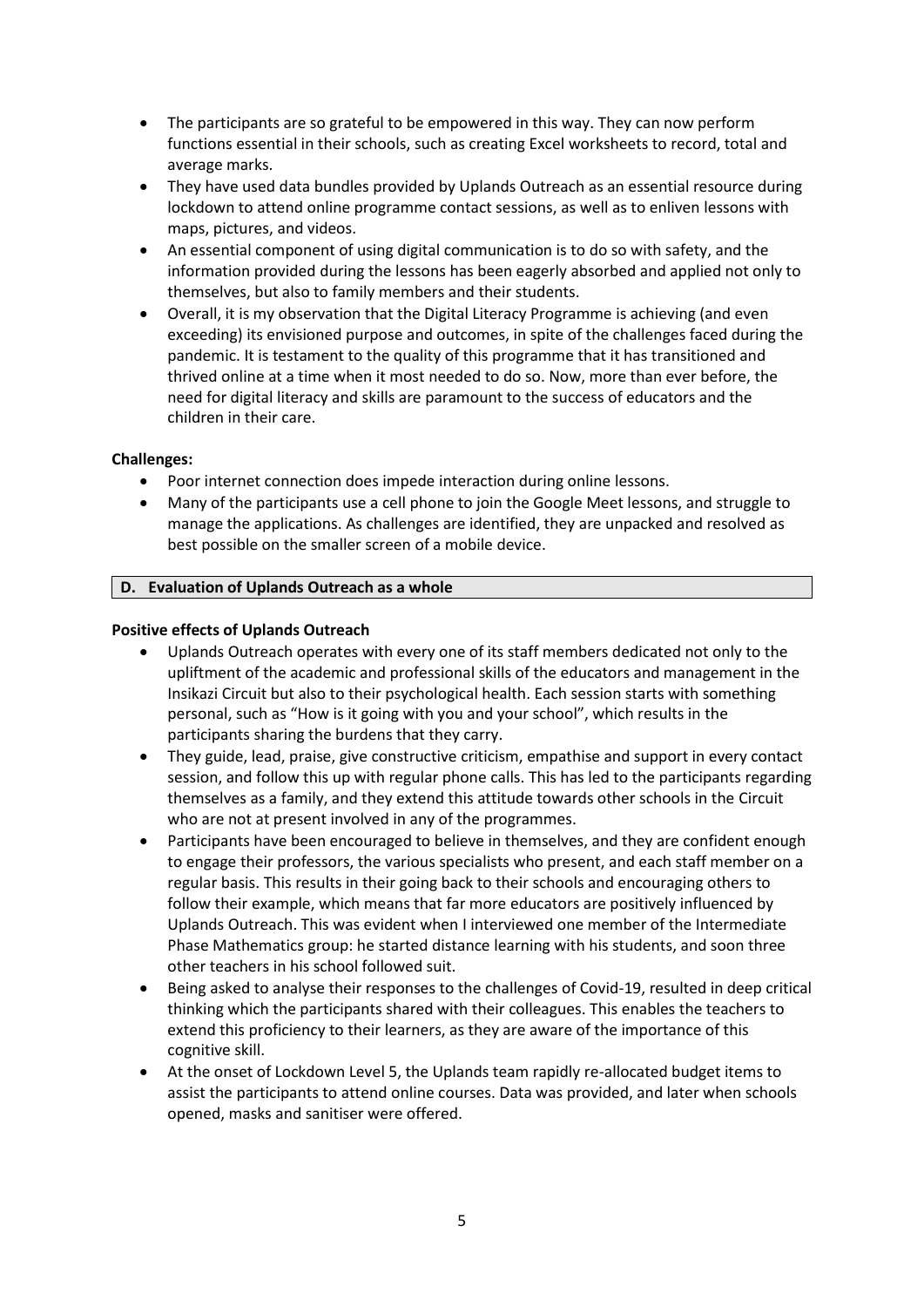# **Challenges**

- Both the staff of Uplands Outreach and the programme participants find it difficult to refrain from their usual modus operandi, which involve physical contact and expression of emotion.
- The Uplands Outreach staff members are greatly concerned about CSI funding disruptions in 2021 as an effect of the pandemic.

## **E. Assessment of Uplands Outreach using essential elements of high performing non-profits**

In terms of assessing Uplands Outreach against essential elements of successful non-profit organisations (Meehan and Jonker, 2020), I am able to comment positively on the following criteria:

①**Mission:** Uplands Outreach is clear and unequivocal in its mission: "Raising Achievement for All". This is evident in the courses offered, the feedback from participants, and their results – all of which are highlighted in regular communication via their newsletters and reports.

②**Strategy:** The mission underpins their strategic decisions to offer development opportunities and resources to the Circuit Manager, School Leaders and Educators, as well as assisting with learners when special interventions are required. Strategically focusing on one school circuit with 34 schools using system alignment (as their Theory of Change) has allowed them to track inputs, outputs and outcomes over time.

③**Impact Evaluation:** The Outreach team produce annual reports with specific metrics that provide objective evidence of the success of their programmes. In addition, this report provides further verification of the positive effects of the programmes that are sometimes unmeasurable by data. I am impressed with their careful and diligent monitoring and evaluation efforts.

④**Insight and Courage:** The challenges of Covid-19 and the National State of Disaster Lockdown were met by the Uplands Outreach team with insight and courage. They quickly changed to online presentation for all of the programmes, and ascertained which budget items needed to be reallocated, in order to make distance teaching and learning a reality. Mental health measures were quickly put in place for participants.

⑤**Organisation and Talent:** Over the years, Uplands Outreach has determined its staffing needs, and attracted, retained and further developed its team members to deliver the programmes determined by their mission and strategy. A noteworthy example of developing talent is the promotion of Ms Beauty Mashego, the Programme Administrator and presenter of the Digital Literacy programme. Their long-serving staff members are committed and dedicated.

⑥**Funding:** Due to the professional approach adopted by Uplands Outreach, they have been able to attract funding to support the organisation and its programmes. Budgeting is very carefully undertaken, and strict adherence to transparent procedures results in the sponsors having faith that their donations are well accounted for.

⑦**Board Governance:** The Uplands Outreach team is blessed to have a Board comprising members who are passionately committed to "Raising Achievement for All" in the Insikazi Circuit. Each member is superbly qualified and committed to fulfilling his or her portfolio ensuring that best practice in Governance prevails.